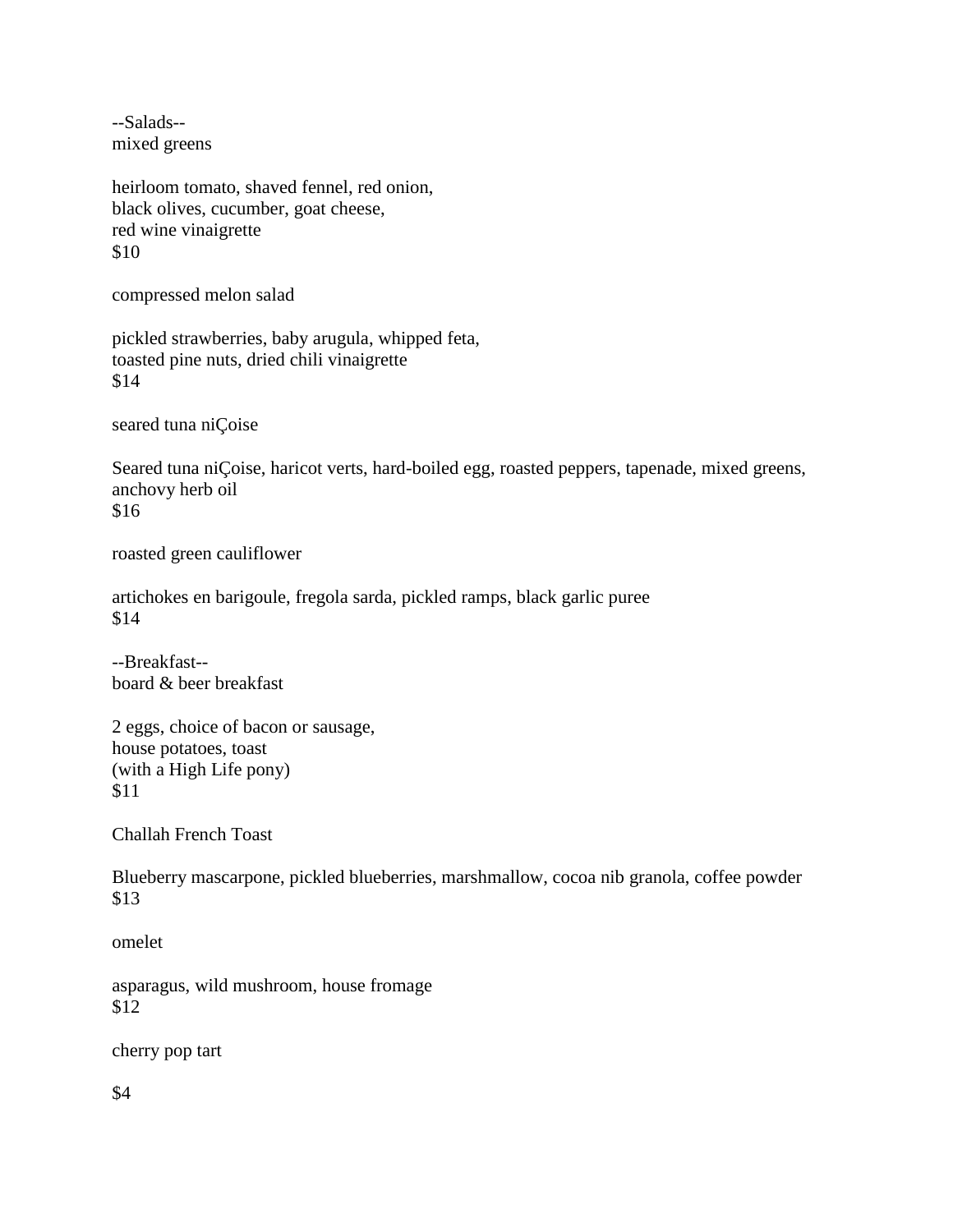beignet

\$4

--sides-- House sausage

## \$5

Bacon

\$4

toast and house jam

\$3

beef fat frites

harissa ketchup \$6

--coffee & tea- dark matter coffee

a love supreme decaf colombian unicorn's blood espresso \$3

cappuccino – \$4.5 latte –  $$4.5$ cold brew iced coffee – \$3.5

rare tea cellar

rod's iced tea emperor's dragonwell wild rose black canadian smoked ice wine elixir fields of france rooibos french kissed mint meritage \$3.5

--lunch-- THE ORDINARY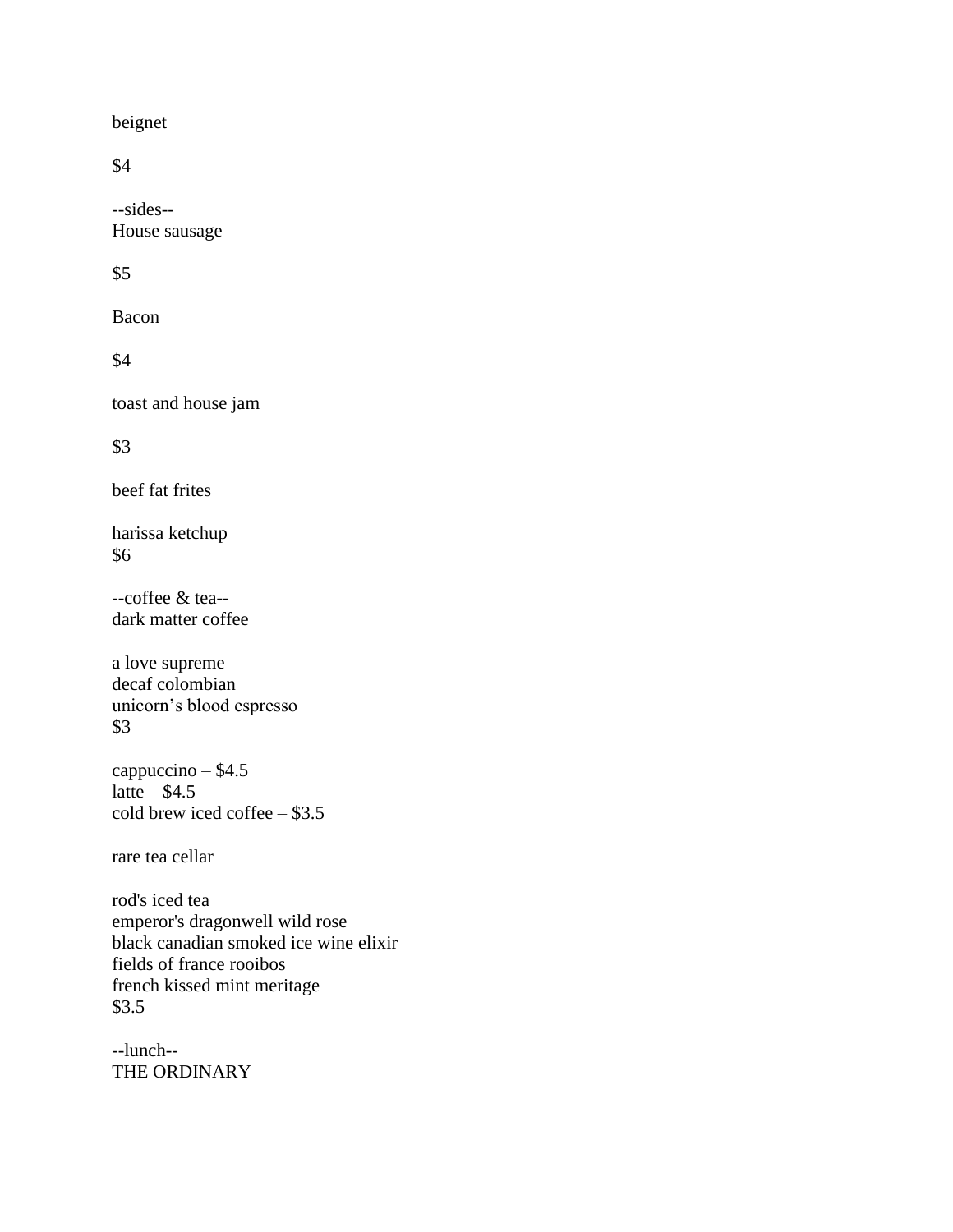selected sandwich\* thalia hall pilsner "back to work" coffee \$15

sparkling gazpacho

marinated shrimp, tartines, herb oil \$10

hanger steak sandwich\*

caramelized onions, shishito pepper, picked ramps, blue cheese, romesco, demi baguette, beef fat frites \$14

Duck Confit Sandwich

Gruyere mornay, fried egg, pickled fennel, arugula, beer mustard \$15

fried chicken

creamy grits, collard greens, hot sauce gel, aerated ranch \$15

juicy lucy

slagel farms beef, red onion-bacon marmalade, heirloom tomato, butter lettuce, beef fat frites \$15

sausage sandwich\*

house garlic sausage, toasted new england split bun, pickled apple, shaved fennel, mustard vinaigrette, beef fat frites \$15

oyster po boy\*

shredded lettuce, pickles, old bay aioli, New England split roll, beef fat frites \$14

--brunch cocktails